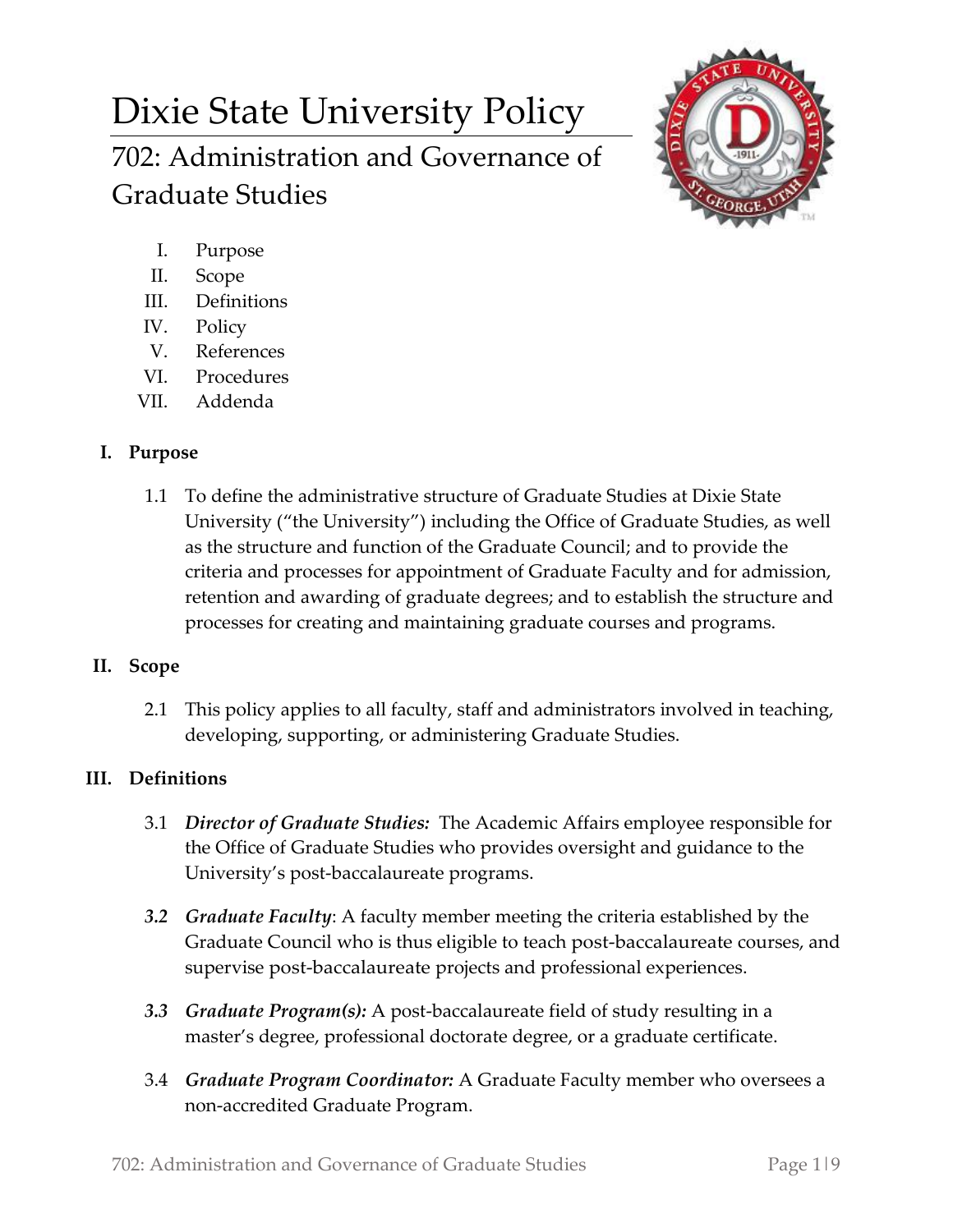- 3.5 *Graduate Program Director:* A Graduate Faculty member who oversees a Graduate Program that is either accredited or is seeking accreditation through an external professional organization.
- 3.6 *Office of Graduate Studies:* The office in the Division of Academic Affairs that oversees Graduate programs.

### **IV. Policy**

- 4.1 Administration and leadership of Graduate Studies is provided through the Office of Graduate Studies within the division of Academic Affairs, in collaboration with the Graduate Council.
- 4.2 The Office of Graduate Studies
	- 4.2.1 The Office of Graduate Studies serves as the administrative body within the division of Academic Affairs that promotes, supports and reviews graduate education at the University.
	- 4.2.2 The Office of Graduate Studies, in conjunction with the Graduate Council, works collaboratively with University administration, colleges and academic departments to ensure consistency and excellence in all Graduate Programs.
- 4.3 The Director of Graduate Studies
	- 4.3.1 The appointment of the Director of Graduate Studies shall be made by the Vice President of Academic Affairs and Provost. The Director reports to the Vice President of Academic Affairs and Provost.
	- 4.3.2 The Director of Graduate Studies leads the Office of Graduate Studies.
	- 4.3.3 The responsibilities of the Director of Graduate Studies include, but are not limited to, the following:
		- 4.3.3.1 Create and manage strategic and annual planning processes for graduate education.
		- 4.3.3.2 Guide all curriculum-related activities of the Graduate Council through the chain of appropriate University approval processes.
		- 4.3.3.3 Execute budgetary responsibility for the Office of Graduate Studies.
		- 4.3.3.4 Liaison with other University administrative units.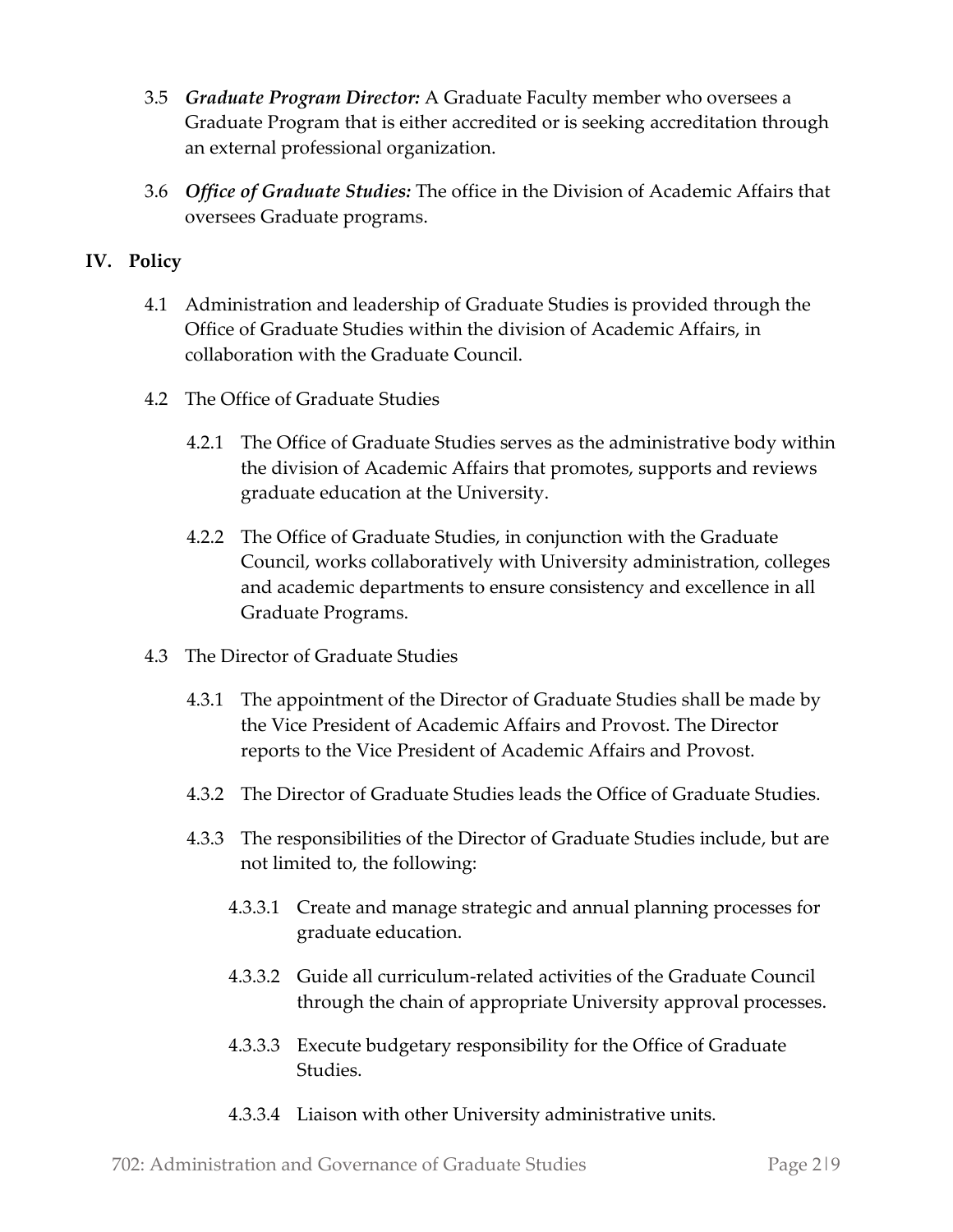- 4.3.3.5 Promote and support quality graduate education at the University.
- 4.3.3.6 Disseminate information about best practices in graduate education.
- 4.3.3.7 Oversee graduate student advising.
- 4.3.3.8 Supervise Graduate Studies administrative personnel.
- 4.4 The Graduate Council
	- 4.4.1 The Graduate Council is a standing committee of the Faculty Senate.
		- 4.4.1.1 The Faculty Senate shall appoint the Chair of the Graduate Council from among current membership of the Council. The Chair shall serve for one academic year and will continue to represent the Chair's college and maintain voting rights in the Chair's college.
			- 4.4.1.1.1 The Chair shall be responsible for scheduling meetings, managing the agenda, and defining charges for Graduate Council subcommittees.
	- 4.4.2 In conjunction with the Office of Graduate Studies, the Graduate Council is responsible for the establishment of policy and standards for Graduate Studies and for approval, review, and monitoring of Graduate Programs at the University.
	- 4.4.3 The Graduate Council shall collaborate with University administration, colleges, and academic departments to ensure consistency and excellence in all Graduate Programs.
		- 4.4.3.1 Voting members of the Graduate Council include representatives of each college and a graduate student representative.
		- 4.4.3.2 College representatives serve three-year terms on the Graduate Council and are appointed by the Faculty Senate.
		- 4.4.3.3 Graduate student representatives serve for one academic year and the same Graduate Program cannot be represented in consecutive years.
		- 4.4.3.4 Non-voting members of the Graduate Council may include representatives of each Graduate Program, select Graduate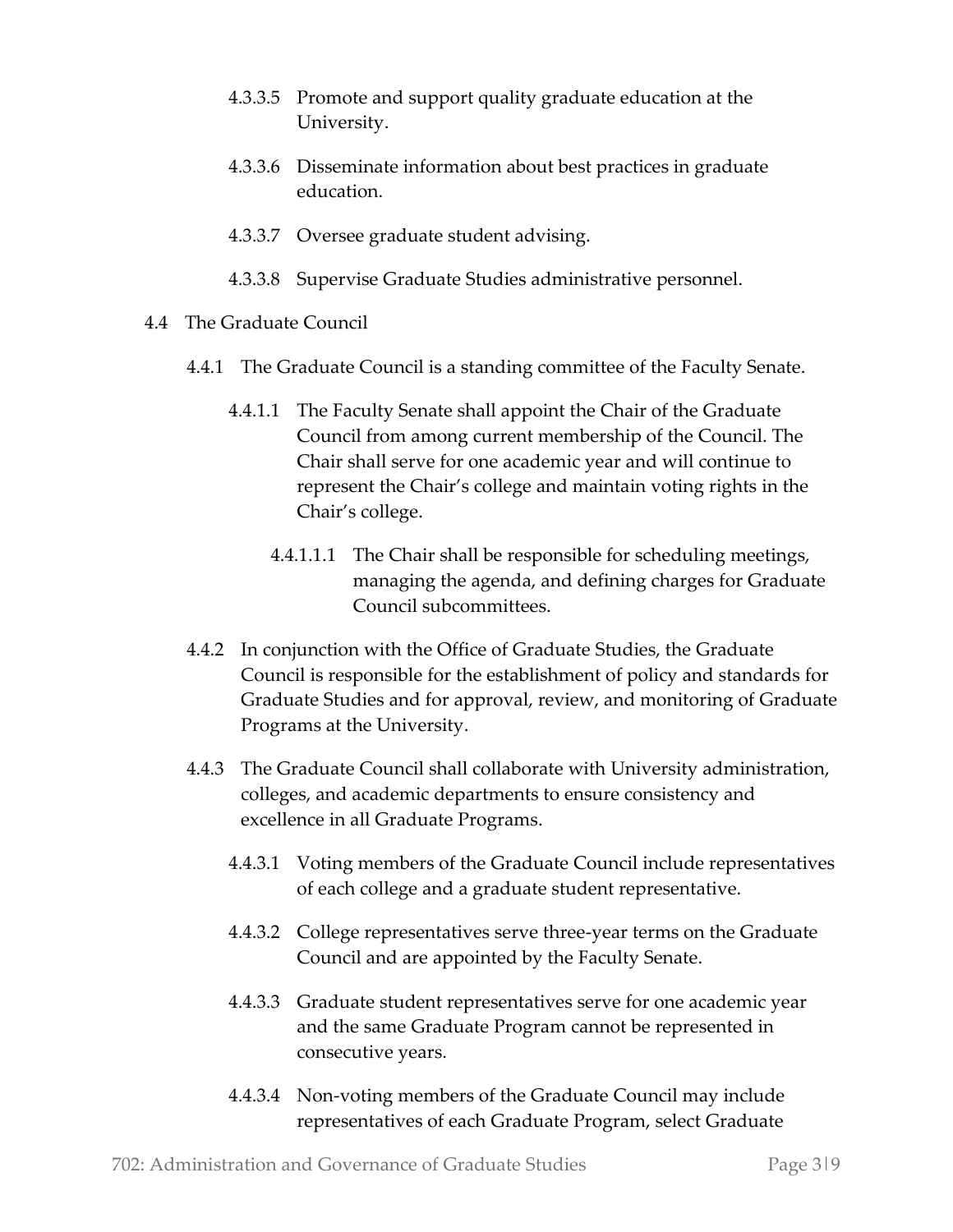Program support staff, and representatives of critical administrative support services.

- 4.4.4 The full membership of the Graduate Council shall meet during the academic year to facilitate information exchange, promote best practices, mentor faculty and departments in developing new graduate degrees, and consult with non-academic departments regarding the needs and purposes of Graduate Programs at the University.
- 4.4.5 The Graduate Council establishes policies and procedures for Graduate Studies, including the drafting or amending of sections of the University's policies and the University catalog relevant to all Graduate Programs. Such additions or amendments to University policies are subject to review by the Faculty Senate as specified in the University Policy Manual.
- 4.4.6 The Graduate Council shall conduct formal approval of all new Graduate Program and graduate course proposals and formal approval of all Graduate Program change proposals, including changes in program delivery format.
- 4.4.7 The Graduate Council sets/revises general Graduate Studies admissions standards and policies common to all Graduate Studies.
- 4.4.8 The Graduate Council shall work collaboratively with the Director of Graduate Studies and other appropriate University offices to develop and execute cooperative strategies for recruitment, promotion and marketing of Graduate Studies at the University.
- 4.5 The academic integrity of Graduate Programs rests primarily with the Graduate Faculty.
	- 4.5.1 Only Graduate Faculty may teach graduate level courses.
	- 4.5.2 Eligibility for Graduate Faculty status requires:
		- 4.5.2.1 Faculty or part-time instructors assigned to teach graduate level courses must hold Graduate Faculty status by either being academically-qualified or professionally-qualified for such status.
		- 4.5.2.2 Respective Graduate Programs may have additional requirements than those shown below.
		- 4.5.2.3 Eligibility is in no way limited by the Graduate Programs offered in each department.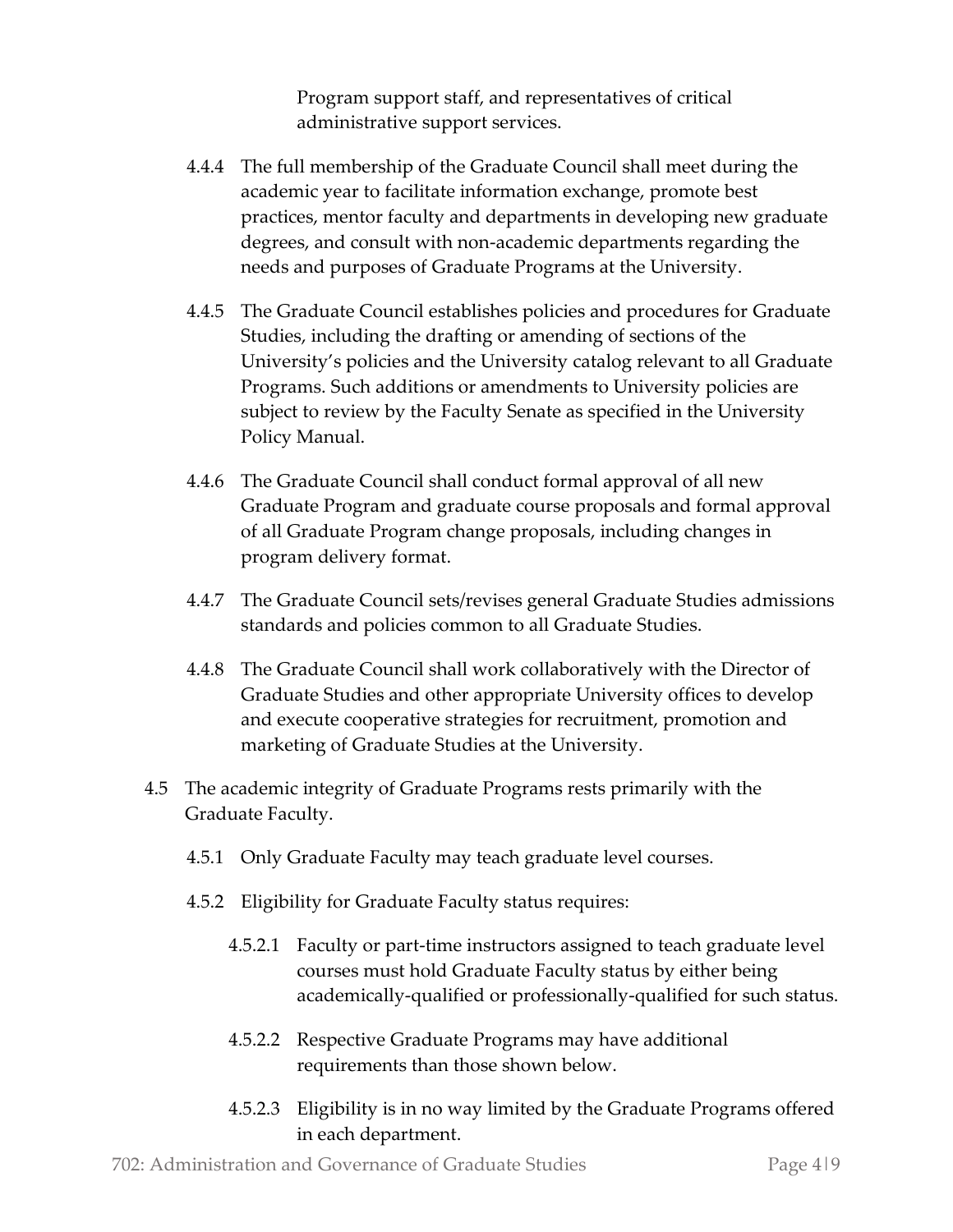- 4.5.2.4 To be considered academically-qualified, a candidate for a Graduate Faculty position must:
	- 4.5.2.4.1 Possess an earned terminal degree in an appropriate discipline.
	- 4.5.2.4.2 Demonstrate recent effective teaching (may be waived for those who have no prior teaching experience) as determined by the respective chair, director, or dean.
	- 4.5.2.4.3 Demonstrate a continuing record of scholarly activities as determined by the respective college posting the position.
	- 4.5.2.4.4 Demonstrate a continuing record of service as determined by the respective college committee.
	- 4.5.2.4.5 Exhibit exemplary collegiality as determined by the respective college committee based on available evidence.
- 4.5.2.5 To be considered professionally-qualified, a candidate for a Graduate Faculty position must, at a minimum:
	- 4.5.2.5.1 Hold a master's degree in a discipline appropriate to the subject being taught. Substitution may be granted with a related bachelor's degree and documented exceptional experience and/or related certifications, when approved by the respective chair/director, college dean, and the Office of the Vice President of Academic Affairs and Provost.
	- 4.5.2.5.2 Demonstrate recent effective teaching (which may be waived for those who have no prior teaching experience) as determined by the respective chair, director or dean.
	- 4.5.2.5.3 Demonstrate recent and significant relevant work-related experience, continuing professional education, and/or other criteria, as determined by the respective chair or dean, which demonstrates the candidate is current in the area considered for teaching and/or research.
- 4.5.2.6 Additional activities for Graduate Faculty:
	- 4.5.2.6.1 Academically-qualified Graduate Faculty with full-time status may serve on the Graduate Council, as the Graduate Council Chair and/or serve on advisory (including thesis) committees of graduate students, serve as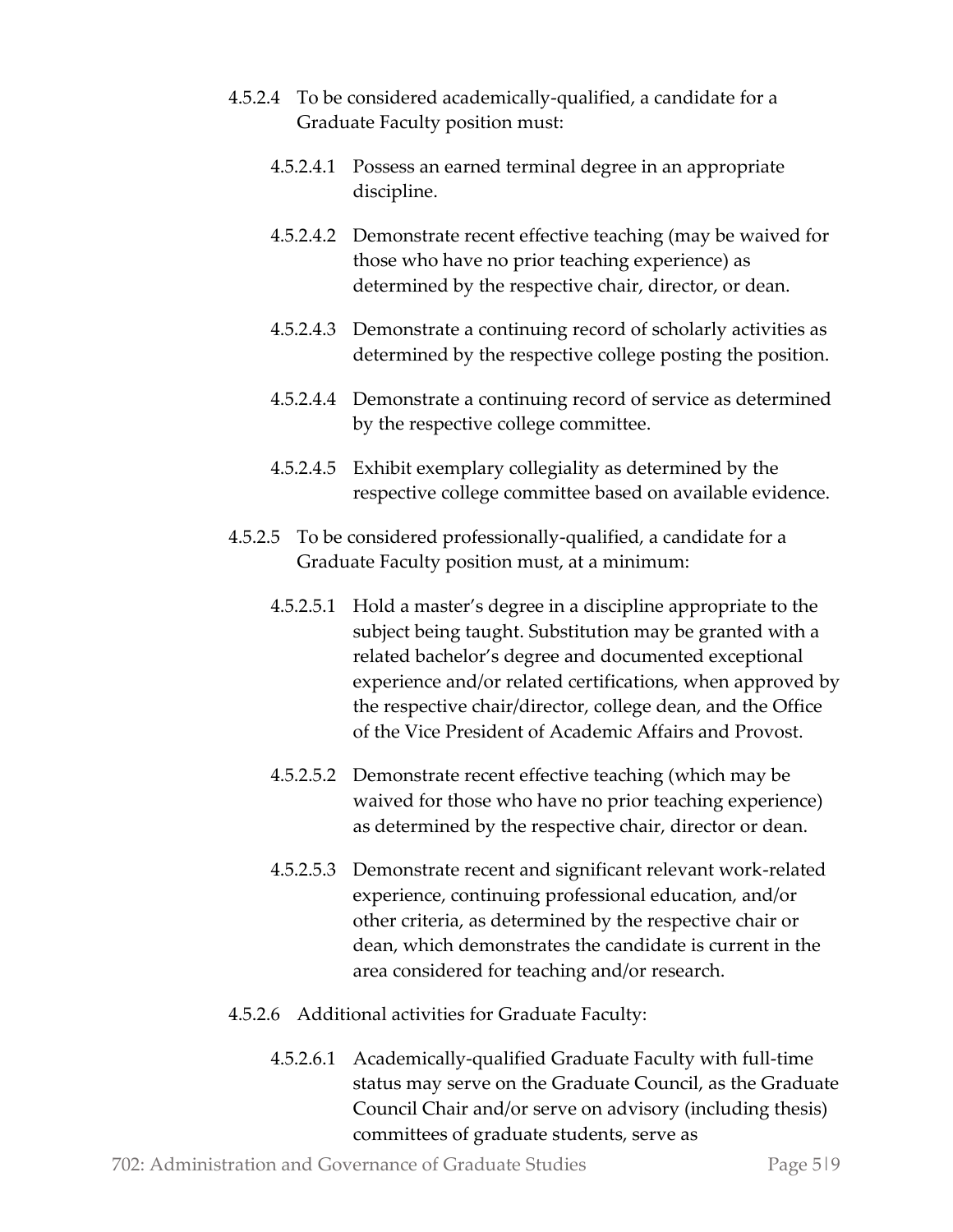directors/coordinators of Graduate Programs, and participate in other matters concerning Graduate Studies within their respective college and the University.

- 4.5.2.6.2 Academically-qualified Graduate Faculty with part-time status may serve on (but not chair) advisory (including thesis) committees of graduate students and participate in other matters concerning Graduate Studies within their respective college and the University.
- 4.5.2.6.3 Professionally-qualified Graduate Faculty may serve on (but not chair) advisory (including thesis) committees for graduate students.
- 4.5.2.7 Review of Graduate Faculty courses:
	- 4.5.2.7.1 Supervising chairs/directors/coordinators and deans review Graduate Faculty every three years for continuing eligibility.
- 4.5.3 The primary responsibilities of a Graduate Faculty include, but are not limited to, the following:
	- 4.5.3.1 Provide effective instruction using contemporary strategies and methods.
	- 4.5.3.2 Foster independent learning that stimulates demands on student intellectual and/or creative/artistic capacities.
	- 4.5.3.3 Enable students to contribute to a profession or academic discipline.
	- 4.5.3.4 Conduct scholarly research and/or creative work.
	- 4.5.3.5 Maintain proficiency in their discipline.
	- 4.5.3.6 Ensure graduate programs in their discipline are relevant and of high quality.
	- 4.5.3.7 Cultivate the research, scholarly, and creative endeavors of graduate students.
	- 4.5.3.8 Participate in Graduate Faculty selection.
	- 4.5.3.9 Collaborate with other Graduate Faculty in assessing student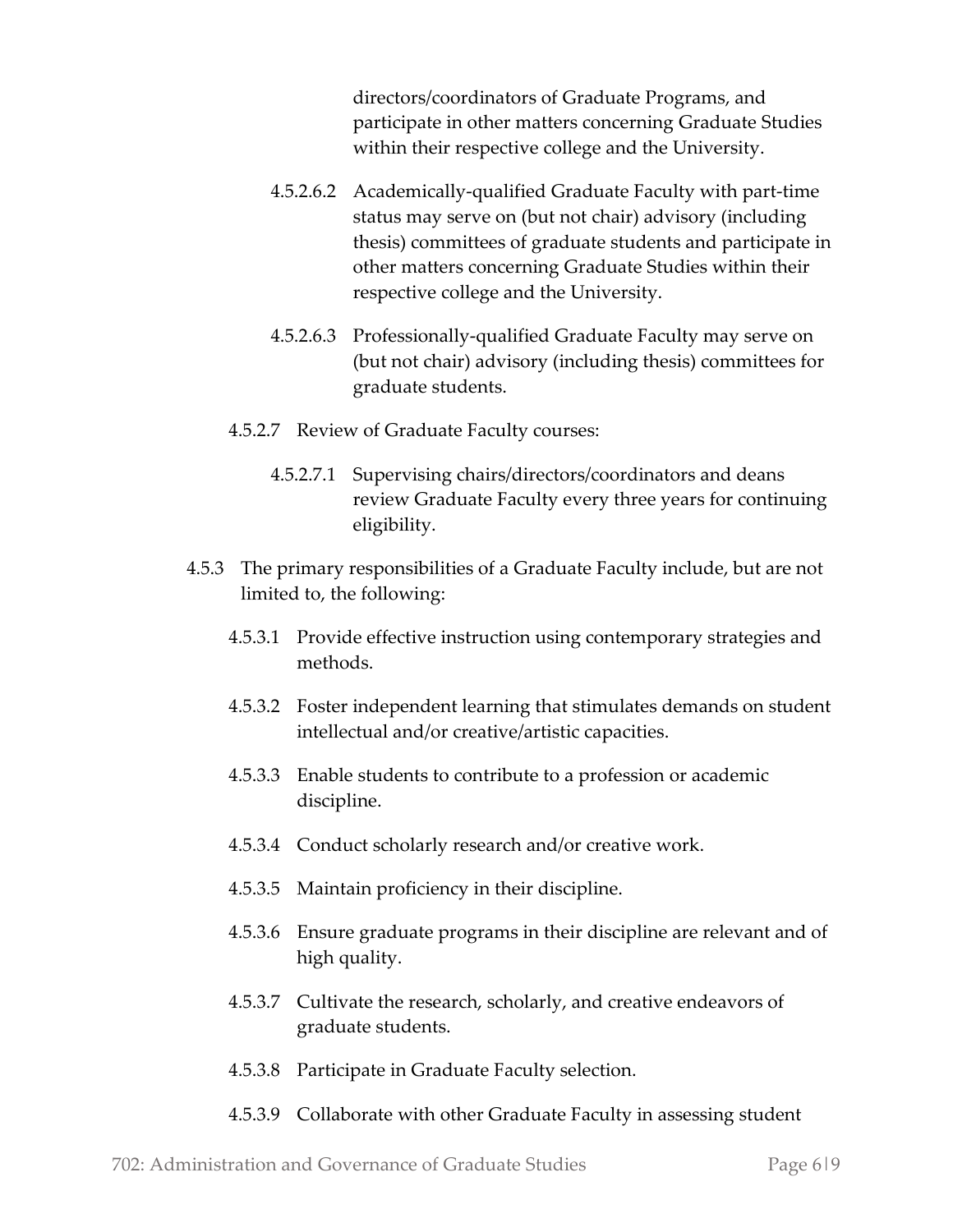attainment of program graduation standards.

- 4.5.3.10 Engage actively in the professional field and/or discipline.
- 4.5.4 The departments are expected to provide more specific guidelines based upon the norms and expectations of their particular discipline and provide a copy of these guidelines to the Office of Graduate Studies.
- 4.5.5 Graduate Faculty Workload
	- 4.5.5.1 Tenured and tenure-track full time equivalency Graduate Faculty with greater than 50% annual graduate teaching assignment may receive a teaching reassignment up to 1/4 of their teaching load per semester, as approved by their Dean, Department Chair, and the Vice President of Academic Affairs and Provost to accommodate increased scholarship and/or service required by the related Graduate Program and/or accreditation.
	- 4.5.5.2 The approval of a teaching reassignment shall be documented in writing and include the following:
		- 4.5.5.2.1 Written criteria and standards that clearly define the expected level of increased scholarship and/or service required of faculty for warranting a reduction in teaching load.
		- 4.5.5.2.2 A clear statement of the consequences for failure to meet the expectations within an agreed upon timeframe.
	- 4.5.5.3 Faculty approved for a reassigned time for scholarly and/or creative activity who, in the opinion of evaluative entities, fail to meet the expected level of increased scholarship and/or service within the agreed upon timeframe may be subject to the set forth consequences.
- 4.5.6 Notwithstanding satisfaction of the requirements stipulated above, conferral or retraction of Graduate Faculty status is within the sole discretion of the University; no member of the faculty is hereby conveyed a property right or entitlement to such status; nor does retraction of such status impact a liberty interest in one's name or reputation.
- 4.6 Graduate Program Oversight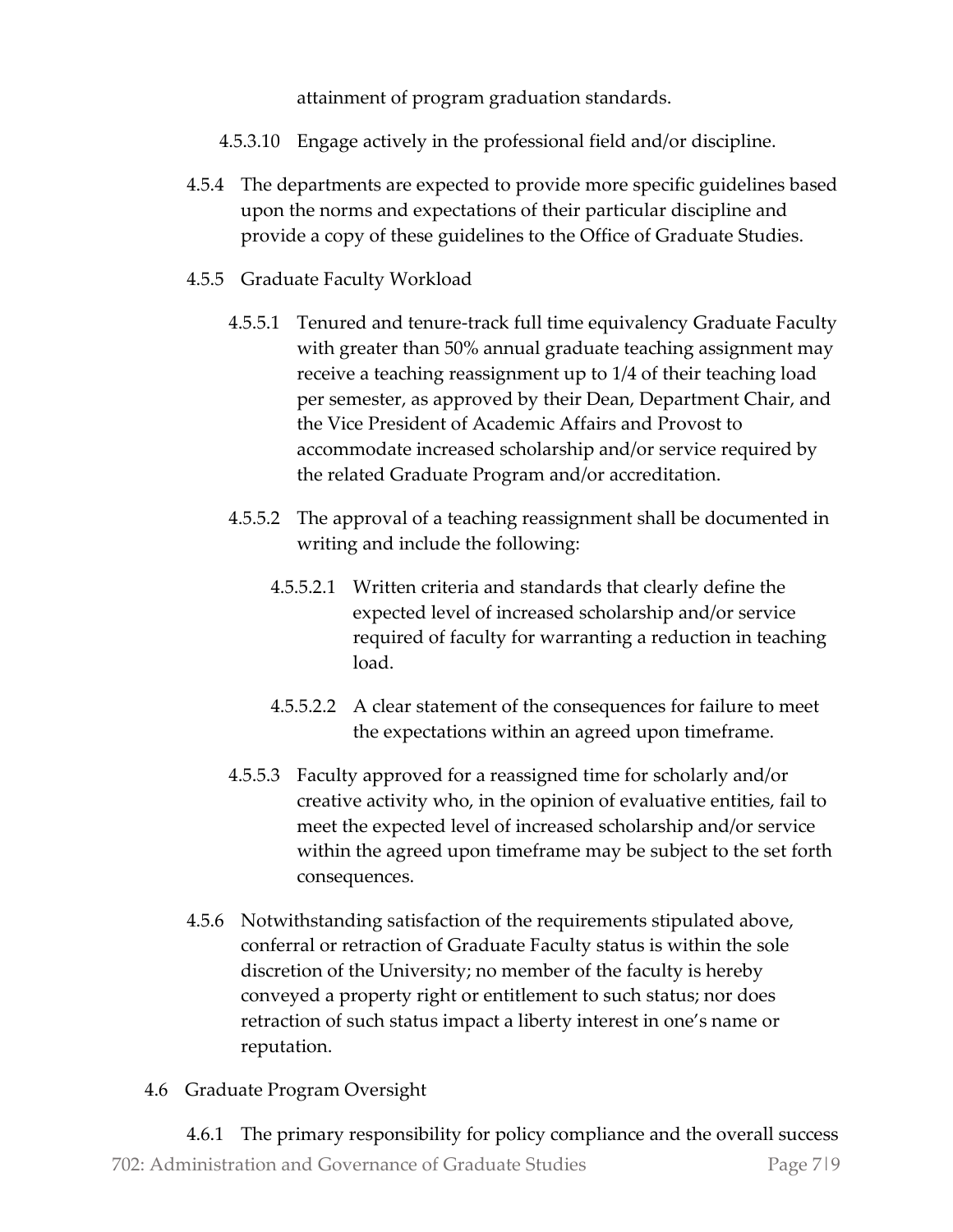of a Graduate Program lies with the Graduate Program Director or Graduate Program Coordinator.

- 4.6.2 Graduate Program Coordinator responsibilities
	- 4.6.2.1 Market the program and recruit eligible students.
	- 4.6.2.2 Coordinate with the Graduate Studies Support Specialist in the Curriculum Office regarding Graduate Program applications and student admissions.
	- 4.6.2.3 Monitor student progress and ensure all graduate students submit required forms to the Office of Graduate Studies on time.
	- 4.6.2.4 Oversee Graduate Studies student advising which can be delegated, including to a student's Graduate Program Committee Chair.
	- 4.6.2.5 May attend Graduate Council meetings as an ex officio member.
	- 4.6.2.6 Maintain currency of program and submit course/program changes in a timely manner through the established curriculum process.
	- 4.6.2.7 Oversee assessment of Graduate Program learning outcomes.
- 4.6.3 Graduate Program Director responsibilities
	- 4.6.3.1 In addition to all responsibilities listed above for coordinators, assure all criteria and deadlines are met to qualify for and maintain continuing the Graduate Program's accreditation.
- 4.6.4 Compensation
	- 4.6.4.1 Both directors and coordinators will be compensated commensurate with Policy 643 as approved by the dean.

#### **V. References**

5.1 Policy 643 Supplementary Compensation (In development)

#### **VI. Procedures**

- 6.1 Application procedure for Graduate Faculty
	- 6.1.1 Complete application form and obtain approval from Faculty Member's